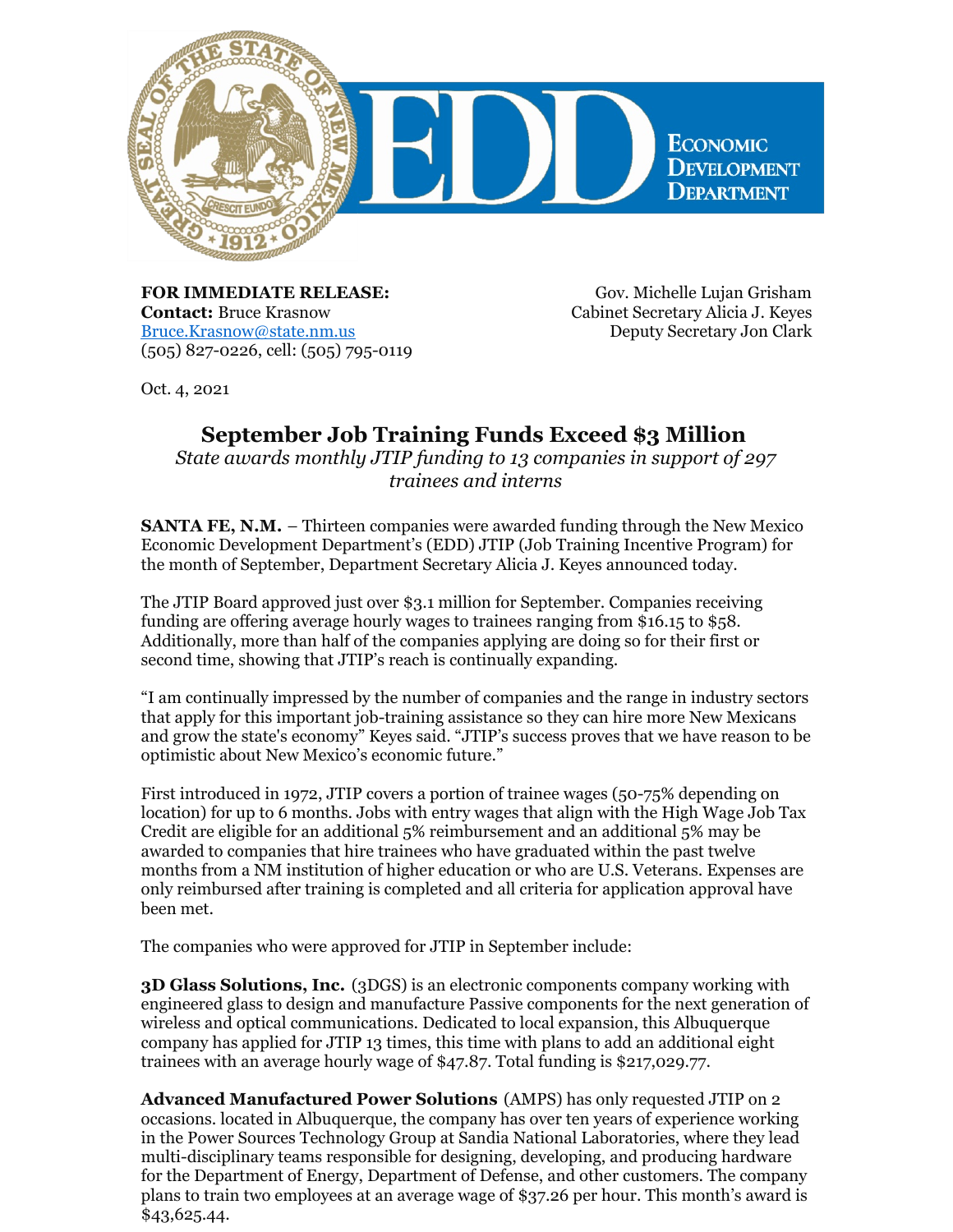**Altar Spirits** in Santa Fe plans to train two new employees at an average hourly wage of \$17.50. A family-run company, they have recently applied for a wholesaler liquor license in order to self-distribute within the state and regionally through a distributor. Total funding request is \$12,200 and this is their first JTIP request.

**Electronic Caregiver, Inc.** is a privately held digital health technology and service company in Las Cruces. Their mission is to design and deliver innovative, impactful telehealth products and services that bridge the chasm between the doctor's office and the patient's home to improve outcomes, expand access, and optimize resource allocations. Electric Caregiver plans to hire and train 120 new employees at an average hourly wage of \$22.15 with a total funding award of \$1,207,762.16.

**Green Stream Algae LLC** (Green Stream Farms) operates an algae farm and processing facility in Columbus with 96 acres of lined ponds, buildings, harvest, and processing equipment. The company will produce Nanno Microalgae while utilizing a patented pneumatic compression low temperature dryer for improved production throughput and product quality. In this first JTIP request they plan to train 20 new employees with an average hourly wage of \$19.43 for a total funding of \$222,978.

**Heritage Driven LLC** is one of a handful of highly specialized companies in the U.S. focused on the import, restoration, and modification of classic Land Rover Defender vehicles. Heritage completely rebuilds every vehicle from the ground up, resulting in a completely restored vehicle at a very high level of craftsmanship. This Albuquerque company has requested funding on two occasions, this time for one new employee with an hourly wage of \$41.50 utilizing \$23,738 in JTIP funds.

**IDEAS Engineering & Technology LLC** (IDEAS-Tek) is a New Mexico Technology Flying 40 company for three years in a row. Located in Albuquerque, the company has only received one prior JTIP award. IDEAS-TEK provides cost-effective embedded system solutions for high-reliability applications to government and commercial customer, with a focus in the aerospace market. They will use the JTIP funds of \$71,202.80 to train four new employees earning \$32.70 on average, per hour.

**Indica Labs, Inc**. is a privately-held corporation providing solutions that streamline the image analysis workflow for digital pathology, including HALO and HALO AI for fast, quantitative evaluation of images and Halo Link for collaborative image and data management. The Albuquerque company will hire 20 new employees with an average hourly wage of \$40.57 and five interns averaging \$21. The total JTIP award is \$481,176.40.

**LQ Digital LLC** in Albuquerque is looking to train 98 new employees and has future plans to expand operations and create numerous positions over the next few years. The company provides Lead Qualification & Transfer Services to companies, primarily across the banking, financial services, mortgage, adult and college education, and B2B software. The average hourly wage for trainees is \$16.15, with a total award of \$418,653.96. This is LQ Digital's second JTIP application.

**MTX Group, Inc.** is a global technology consulting firm powered by the Maverick Quantum (mavQ) Artificial Intelligence Platform that enables organizations to modernize through digital transformation and strategy. Located in Albuquerque, the MTX has had an impact during the COVID-19 pandemic by providing emergency response management solutions including health monitoring, disease transmission tracking, unemployment insurance claims, emergency childcare isolation services for higher education, and most recently, vaccination management. The company is adding ten new trainees at an average hourly wage of \$53.84 per hour, for a total award of \$309,459.08 on this, their first, JTIP request.

**RinglR Inc.,** located in the WESST incubator in Albuquerque, is a technology startup company commercializing network-capable, real-time optical gas and particulate recognition technology that focuses on molecular fingerprinting of atmospheric gasses. This award will support the development, validation, and further advancement of breath analysis capabilities of RingIR technologies that aim to provide a non-invasive point-ofcare method to significantly decrease the diagnostic detection time of COVID-19 to less